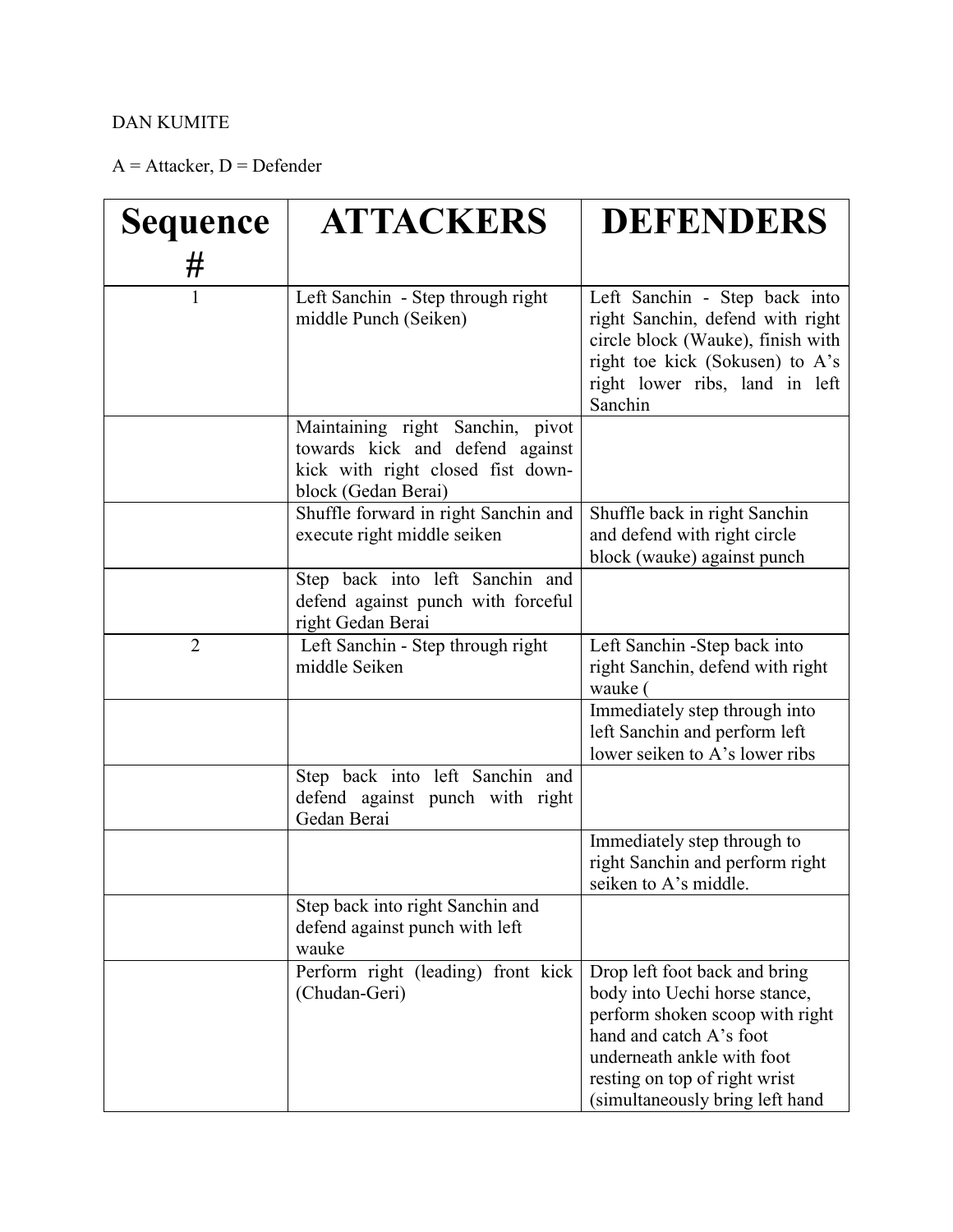|                |                                                                                                                                                        | with fingers up in front of A's<br>foot to protect mid-section), once<br>you have control of foot, direct<br>(don't throw) foot with a circular |
|----------------|--------------------------------------------------------------------------------------------------------------------------------------------------------|-------------------------------------------------------------------------------------------------------------------------------------------------|
|                |                                                                                                                                                        | motion, just to the right of A's<br>body (do not throw A's foot<br>around such that A can take the                                              |
|                |                                                                                                                                                        | momentum and follow through<br>with a spinning technique)                                                                                       |
| 3              | Left Sanchin - Step through right<br>middle seiken                                                                                                     | Left Sanchin - Step back into left<br>Sanchin, defend with right<br>wauke.                                                                      |
|                |                                                                                                                                                        | Perform middle right reverse toe<br>kick (Sokusen) to A's middle<br>landing in right Sanchin                                                    |
|                | Step back into left Sanchin, defend<br>with left Gedan Berai                                                                                           |                                                                                                                                                 |
|                |                                                                                                                                                        | Perform middle left round kick<br>(Mawashi-Geri)                                                                                                |
|                | Shuffle back in left Sanchin, pivot<br>body towards kick an defend with<br>Uechi x-block                                                               |                                                                                                                                                 |
| $\overline{4}$ | Left Sanchin, Perform right flying<br>front kick to D's face or right Judan-<br>Geri or right Yoko-Geri, land in<br>right Sanchin                      | Left Sanchin - Shuffle back in<br>left Sanchin and defend with left<br>palm heel block against A's foot                                         |
|                | Alt. Low right front kick (Mae-<br>Geri), land in right Sanchin                                                                                        | Alt. Left Sanchin - Shuffle back<br>in left Sanchin and defend<br>against low kick with right<br>Gedan-Berai                                    |
|                |                                                                                                                                                        | Step back into left Sanchin,<br>defend with closed fist Gedan-<br>berai                                                                         |
|                | Immediately follow with right high<br>Seiken (Judan-Tsuki)                                                                                             | Staying in left Sanchin defend<br>against punch with left palm-heel<br>block                                                                    |
|                |                                                                                                                                                        | Staying in left Sanchin, perform<br>right high round punch<br>(Mawashi-tsuki)                                                                   |
|                | From right Sanchin, defend against<br>D's punch by twisting hips towards<br>round punch while executing a<br>double palm heel block against D's<br>arm |                                                                                                                                                 |
| 5              | Left Sanchin – Step through right<br>middle Seiken                                                                                                     | Left Sanchin - Shuffle back in<br>left Sanchin while defending and                                                                              |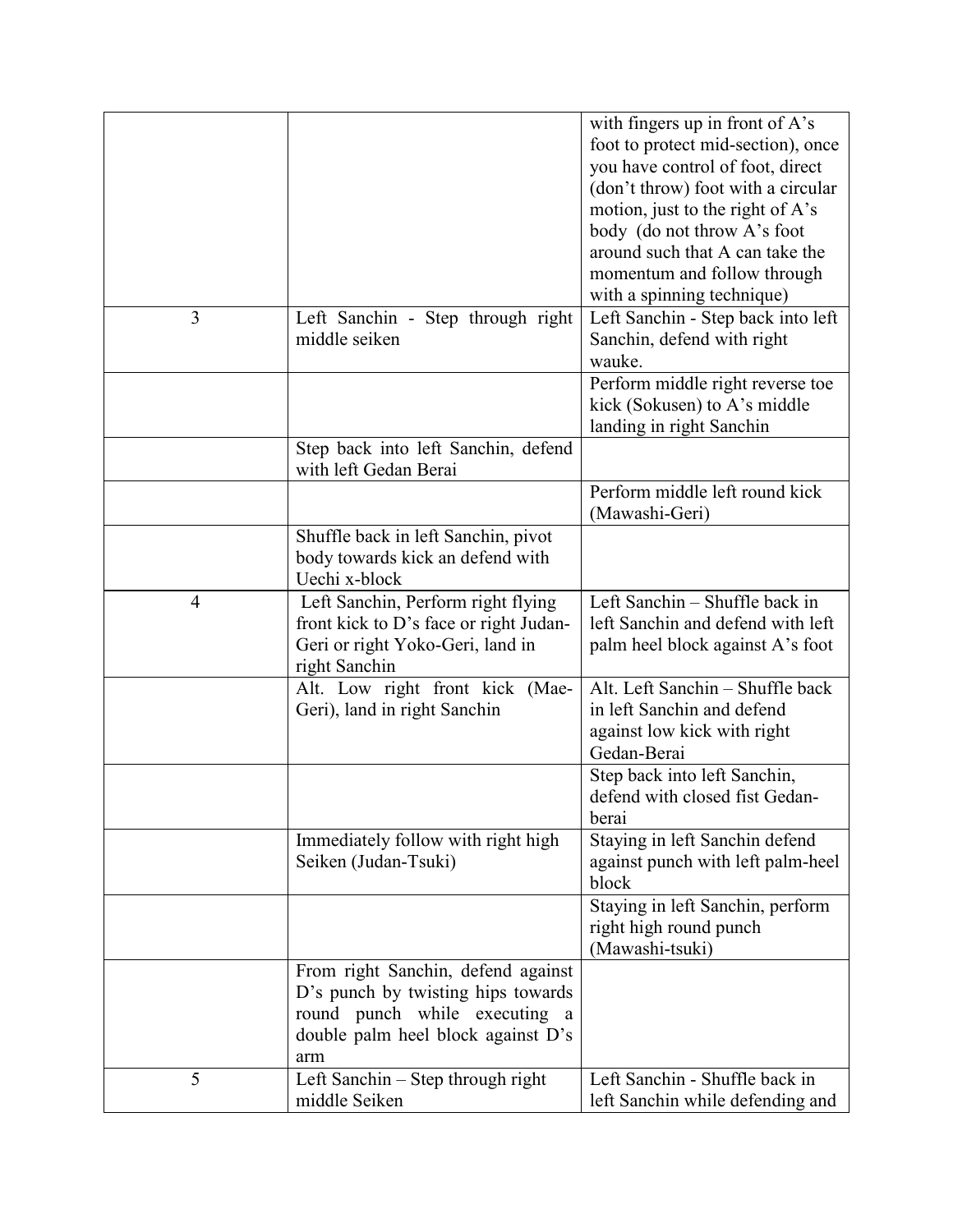|   |                                                                                                                                                                  | defend with left wauke.                                                                                                                                                                                                                                                                                                                                                                                  |
|---|------------------------------------------------------------------------------------------------------------------------------------------------------------------|----------------------------------------------------------------------------------------------------------------------------------------------------------------------------------------------------------------------------------------------------------------------------------------------------------------------------------------------------------------------------------------------------------|
|   |                                                                                                                                                                  | Step through into right Sanchin                                                                                                                                                                                                                                                                                                                                                                          |
|   |                                                                                                                                                                  | and perform right chop (Shuto)                                                                                                                                                                                                                                                                                                                                                                           |
|   |                                                                                                                                                                  | to A's neck                                                                                                                                                                                                                                                                                                                                                                                              |
|   | Step back into left Sanchin and<br>defend with high half-fist block<br>(Hiraken-uke)                                                                             |                                                                                                                                                                                                                                                                                                                                                                                                          |
|   | Right middle Mawashi-Geri                                                                                                                                        | Step back into left Sanchin, pivot<br>towards kick and defend with<br>Uechi x-block (right hand $low$ –<br>left hand high)                                                                                                                                                                                                                                                                               |
| 6 | Left Sanchin - Left middle Sokusen<br>(be prepared for kick to be swept<br>across body, land with left foot<br>forward                                           | Left Sanchin - Shuffle back in<br>left Sanchin and defend with left<br>Gedan-berai                                                                                                                                                                                                                                                                                                                       |
|   | Step through with high right<br>mawashi-tsuki (Be prepared for leg<br>take-down)                                                                                 | From left Sanchin stance, step<br>through into right Sanchin and<br>block punch by "cutting" A's<br>bicep with left Wauke or slam<br>A's shoulder with right hand<br>while "cutting" A's nerve bundle<br>on his forearm with your left<br>hand by using an attacking<br>circular block. Grab A's right<br>wrist and drop down into deep<br>horse stance. Once down in<br>stance release A's right wrist, |
|   | When knee is pushed, extend right<br>arm away from body and slam<br>ground with right arm as you fall<br>(ala Judo and Aikido falls).                            | place right hand inside of A's<br>leading leg and place left hand<br>around outside of A's left ankle,<br>push A's knee while<br>simultaneously pulling A's ankle<br>with your left hand. A will fall to<br>the ground.                                                                                                                                                                                  |
|   | While on ground, defend groin by<br>bringing left foot to touch against<br>lower right thigh, creating a barrier<br>with your left lower leg to groin<br>strike. | Once A is on ground A's right<br>pant leg on the inside with your<br>right hand just below the knee<br>and grab A's right ankle with<br>your left hand. As you stand<br>straighter pull A's leg and then<br>perform right stomp to A's mid-<br>section.                                                                                                                                                  |